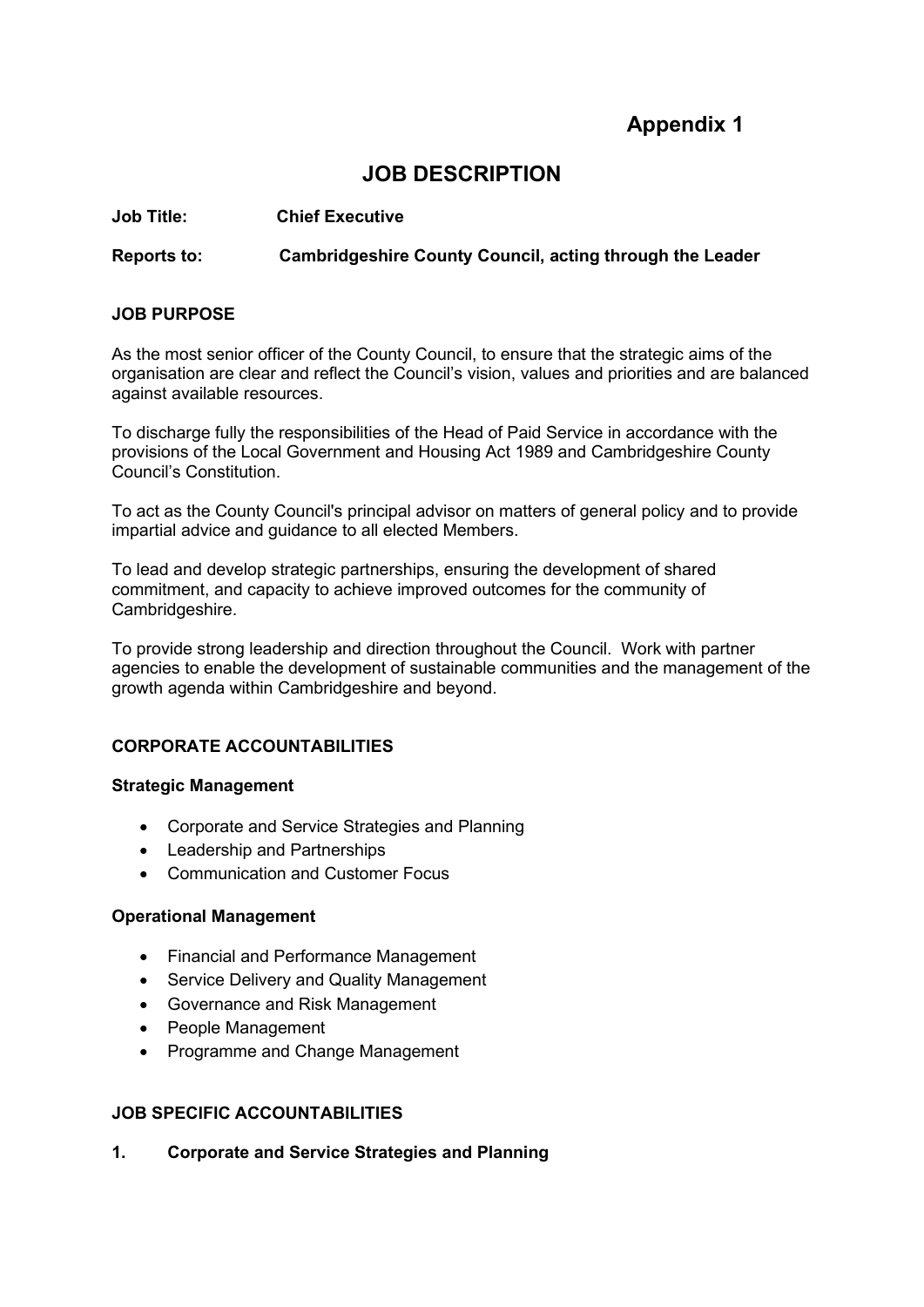Working with the leader of the County Council and elected members, lead the development of corporate and service strategies; the development of policies and plans; ensure that these are communicated effectively and implemented to meet stated objectives and core values.

Act as the principal policy advisor to the elected members of the County Council to enable them to make informed choices and decisions concerning the development of policies and service outcomes, their resource implications, and the allocation and reprioritisation of resources.

Lead the Senior Management Team in the development and implementation of corporate policy, strategy and plans to deliver the Council's objectives. Ensure the creative and innovative management of all Council resources to enhance the Council's capacity and ability to achieve its objectives whilst identifying and addressing financial and other risks.

#### **2. Leadership and Partnerships**

Ensure that the citizens of Cambridgeshire receive well co-ordinated and effective services by leading and promoting partnership working throughout the organisation and across other agencies. This includes consultation and co-ordination of strategies and activities with key statutory, voluntary and private sector partners and influencing the work of a range of key external organisations.

Contribute to the leadership of the Council by communicating the vision, objectives and values; encouraging and enabling managers to motivate and inspire their teams; representing the Council at local, regional and national forums. Develop and maintain a culture of collaborative and consultative working between services, members and external partners to maximise efficiency and effectiveness.

For the benefit of residents and businesses, maximise any Devolution Deal struck with Central Government securing relevant freedoms and flexibilities. Support the implementation of any necessary governance changes and provide officer leadership across partners for the delivery of a Devolution Deal agreed for the County.

Develop and maintain effective networks with central government, European agencies and local MPs to ensure that the needs of Cambridgeshire citizens are known and that the county benefits from national and European policies, programmes and initiatives.

## **3. Communication and Customer Focus**

Ensure that strategies, policies and systems are in place to inform and receive feedback (including complaints and suggestions) from service users, partners,

stakeholders and employees; and to evaluate that feedback and to take appropriate action for continuous improvement. Ensure that customer-focus is promoted as a core value of the authority.

Ensure that robust strategies, policies and systems are in place to communicate with and consult about the activities and priorities of the Council externally with the public and key partners, and to enhance the reputation of the County Council with the public, key partners and employees.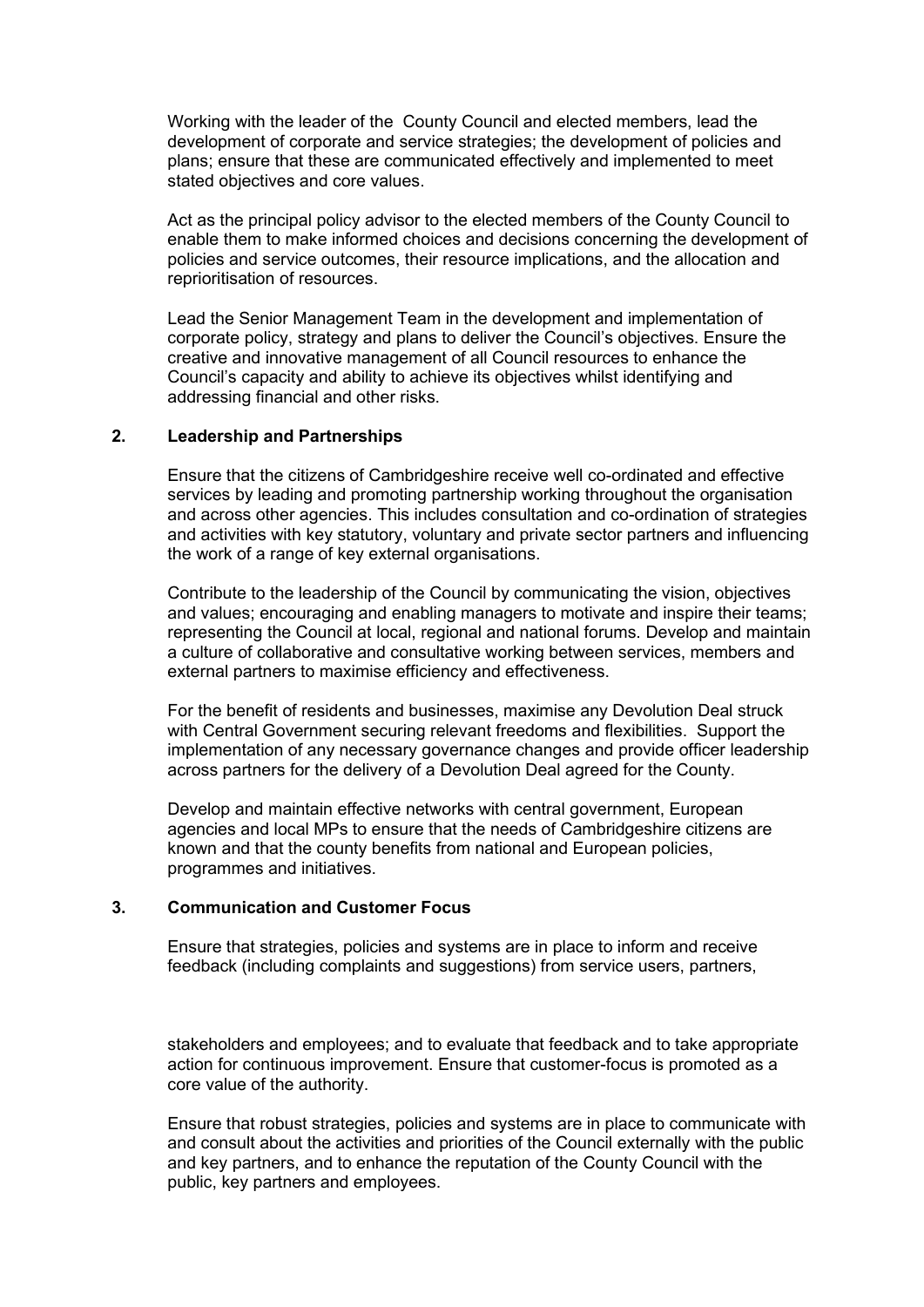## **4. Financial and Performance Management**

Define in collaboration with elected members the required outcomes for the Council, taking into account the needs of citizens and partners whilst ensuring the delivery of a balanced budget within the current challenging financial climate of budget reductions and increasing demand on services.

Promote partnership working across organisational boundaries to ensure that pan public sector funding is exploited to provide value for money strategic outcomes across Cambridgeshire.

Manage the performance of the organisation to deliver these outcomes and value for money. Champion performance management by ensuring that the organisation measures outcomes and sets itself ambitions and suitably challenging goals, and achieves them.

Ensure that officers across the organisation are proactively managing and making best use of the Council's assets at all times.

#### **5. Service Delivery and Quality Management**

Make certain that services commissioned or delivered by the Council achieve the best possible outcomes for the County's residents and businesses with the resources available. Test the performance, value for money and quality standards through benchmarking with other councils and relevant organisations.

Ensure that services are of the quality the Council (and the various inspectorates) expects and address any deficiencies quickly.

Drive where appropriate the integration of the Council's ways of working with other relevant bodies and ensure that any collaborations or shared service arrangements are efficient and effective.

Ensure that the County Council discharges its corporate responsibilities in relation to the well-being and safeguarding of children and vulnerable adults, both sensitively and effectively.

#### **6. Governance and Risk Management**

Ensure the effective governance of the County Council and the legality, probity, integrity, proper public accountability and scrutiny of its decision making processes.

Lead the overall management of risk within the County Council, ensuring that the lines of accountability are clear and well understood and systems are in place for monitoring, evaluating and managing risk to secure the reputation and physical, virtual and intellectual resources of the Council.

Support the County Council's response to a Major Incident, in conjunction with statutory partner organisations, and ensure the work of the County Emergency Management Team is sufficiently robust, resourced and managed.

#### **7. People Management**